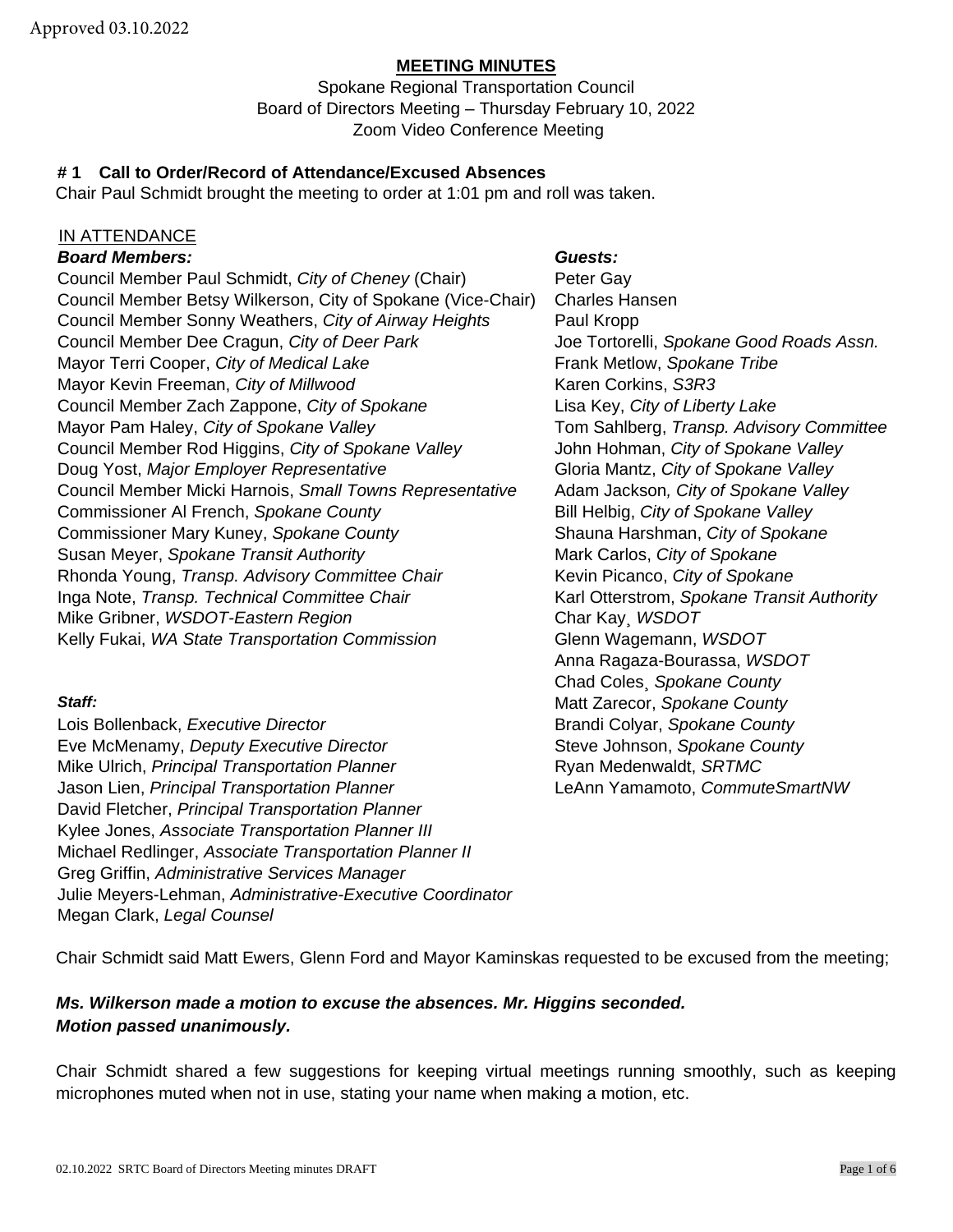## **# 2 Public Comments**

Chair Schmidt announced that Mr. David Tonkin of Port Angeles, WA submitted a written public comment to the SRTC Board including an attached report. Both items were emailed to all Board members yesterday and the subject of the comment is "Bringing Urban Mass Transportation into the 21<sup>st</sup> Century".

## **# 3 Executive Director's Report**

Ms. Bollenback reported on:

- The first round of invitations to participate in SRTC's Household Travel Survey have been mailed to randomly selected households throughout the county. Staff is seeking support from the Board to spread the word and encourage people to participate in the survey.
- SRTC's computer server irreparably failed and the amount of funding included in the 2022 budget for IT is not enough to replace it therefore, a budget amendment will be required. An amendment request will come before the Board in the next month or two.
- FFY 2022 Federal Highway Administration planning funds have been received by SRTC and the amount is unexpectedly about \$110,000 more than last year, for a total amount of approximately \$740,000. Last month she spoke to the Board about a request for off-the-top funding from the 2022 Call for Projects partially to refill an empty staff position. Despite this increase in FHWA funding, she does not want to rescind the request since it is not known if the FHWA funding increase will continue in subsequent years.
- A transportation spending package introduced in the state Legislature earlier this week and at his request, Rep. Riccelli was sent a copy of the SRTC Unified List of Regional Transportation Priorities with additional project details and contact information to aide in potential additions to the package.

## **ACTION ITEMS**

## **# 4 Consent Agenda**

- **a) January 2022 Meeting Minutes**
- **b) January 2022 Vouchers**
- **c) Kalispel Tribe of Indians: Agreement of Voting Membership**
- **d) 2022-2025 Transportation Improvement Program (TIP) January Amendment**
- **e) Appointment of 2022 Transportation Advisory Committee Officers**

## *Ms. Wilkerson made a motion for approval of the Consent Agenda as presented; Ms. Haley seconded. Motion passed unanimously.*

Chair Schmidt announced this action adds a voting membership seat on the Board for the Kalispel Tribe; they have not yet selected a representative for the position.

## **# 5 Interlocal Agreement Implementation Subcommittee**

Ms. Bollenback stated that the Interlocal Agreement (ILA) identifies several standing committees and requires that they be established by resolution. A Nominating Committee was convened last year to develop a resolution and updated bylaws for the Transportation Advisory Committee (TAC).

Staff is requesting the creation of a Board subcommittee to:

- Draft a resolution and updated bylaws for the Transportation Technical Committee (TTC)
- Develop a resolution defining the duties, powers, purpose, and responsibilities of the Administrative **Committee**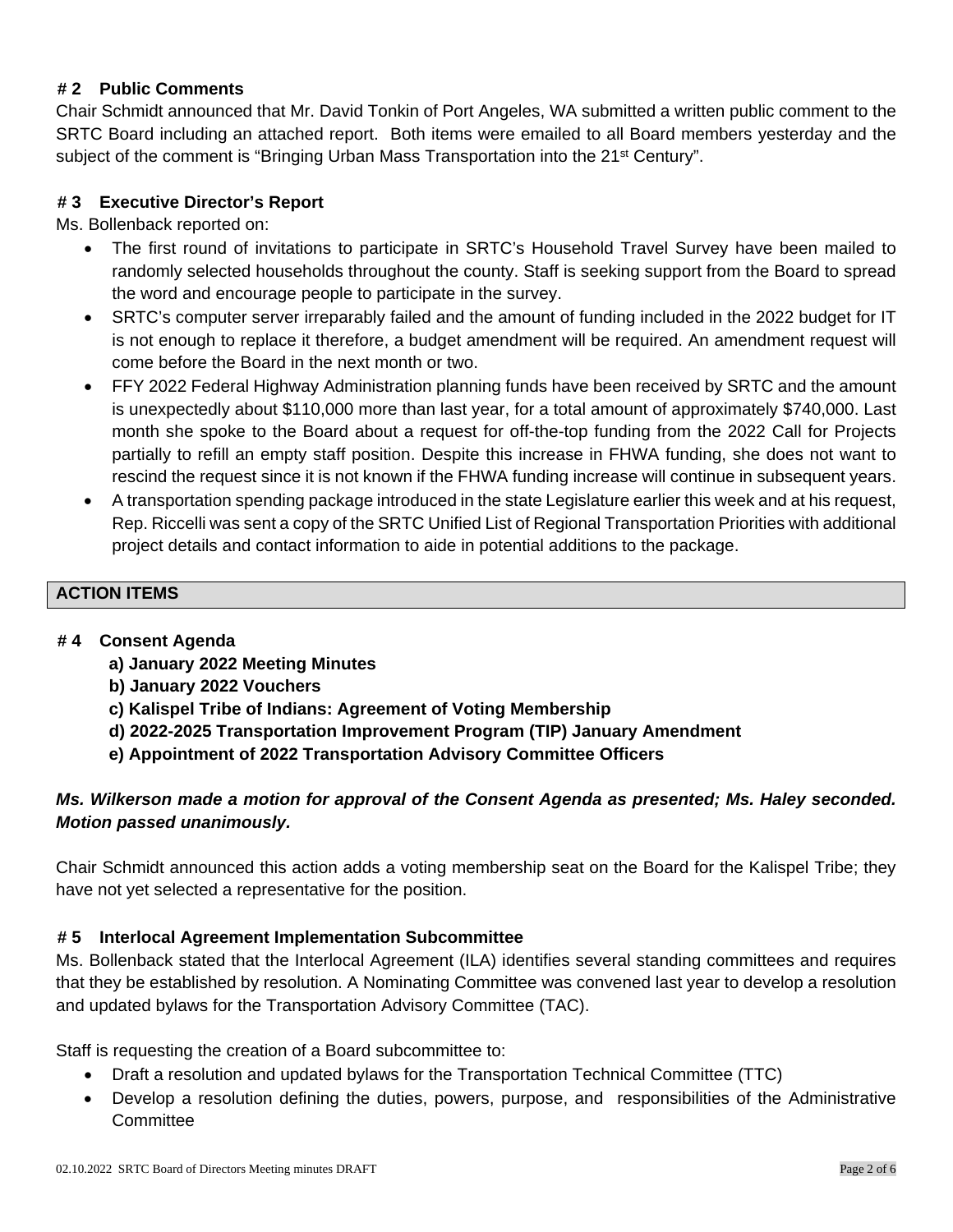• Assess the Board's Rules of Procedure document for consistency with the 2021 ILA and recommend updates as needed.

Recommendations for resolutions, bylaws and Rules of Procedure will be brought before the full Board for approval and the Board will be kept informed of the subcommittee's progress.

Chair Schmidt requested that the Board Chair and Vice-Chair be a part of the subcommittee; Ms. Wilkerson accepted the nomination. There was a call for additional volunteers. Ms. Cragun, Ms. Cooper, Ms. Meyer and Mr. Higgins volunteered.

## *Ms. Meyer made a motion for approval of the six Board members to form the ILA Implementation Subcommittee. Ms. Cragun seconded. Motion passed unanimously.*

## **# 6 2024-2026 SRTC Call for Projects Principles of Investment**

Ms. Jones read the requested action, summarized the five federal funding types and the amounts available in each, totaling approximately \$43,000,000 for the three-year period. She reviewed the proposed Principles of Investment, which are:

- Off-the-Top request from SRTMC for \$2,104,115
- Off-the-Top request from SRTC for \$1,500,000
- Minimum award for small towns of \$1,500,000
- Set-aside \$9,200,000 for preservation projects in 2025-2026

She reminded the group that last month WSDOT staff and Ms. Bollenback had shared details about the offthe-top requests. Both the TTC and TAC discussed the principles of investment in January and had no opposition to the principles of investment. She explained it is the Board's choice whether to take action on all four principles of investment as a package or as separate items.

Discussion ensued. Comments included:

- The City of Medical Lake still has less a population less than 5,000.
- Ms. Meyer provided information about SRTMC's operations and funding. She encouraged members to vote in favor of this funding request because the services provided by SRTMC benefit the entire region.
- Request for SRTC staff to come to the small towns to share information about the call for projects with town staff.
- Mr. French agreed with the statements supporting the SRMTC request. He also suggested that the Board receive more information about the SRTMC, traffic management systems, and the role of technology.
- Chair Schmidt suggested that other member agencies might also be interested in a call for projects workshop.

## *Ms. Cragun made a motion for approval of all Principles of Investment as presented Ms. Meyer seconded. Motion passed unanimously.*

## **INFORMATION & DISCUSSION ITEMS**

## **# 7 SRTC 2022 Equity Planning Framework**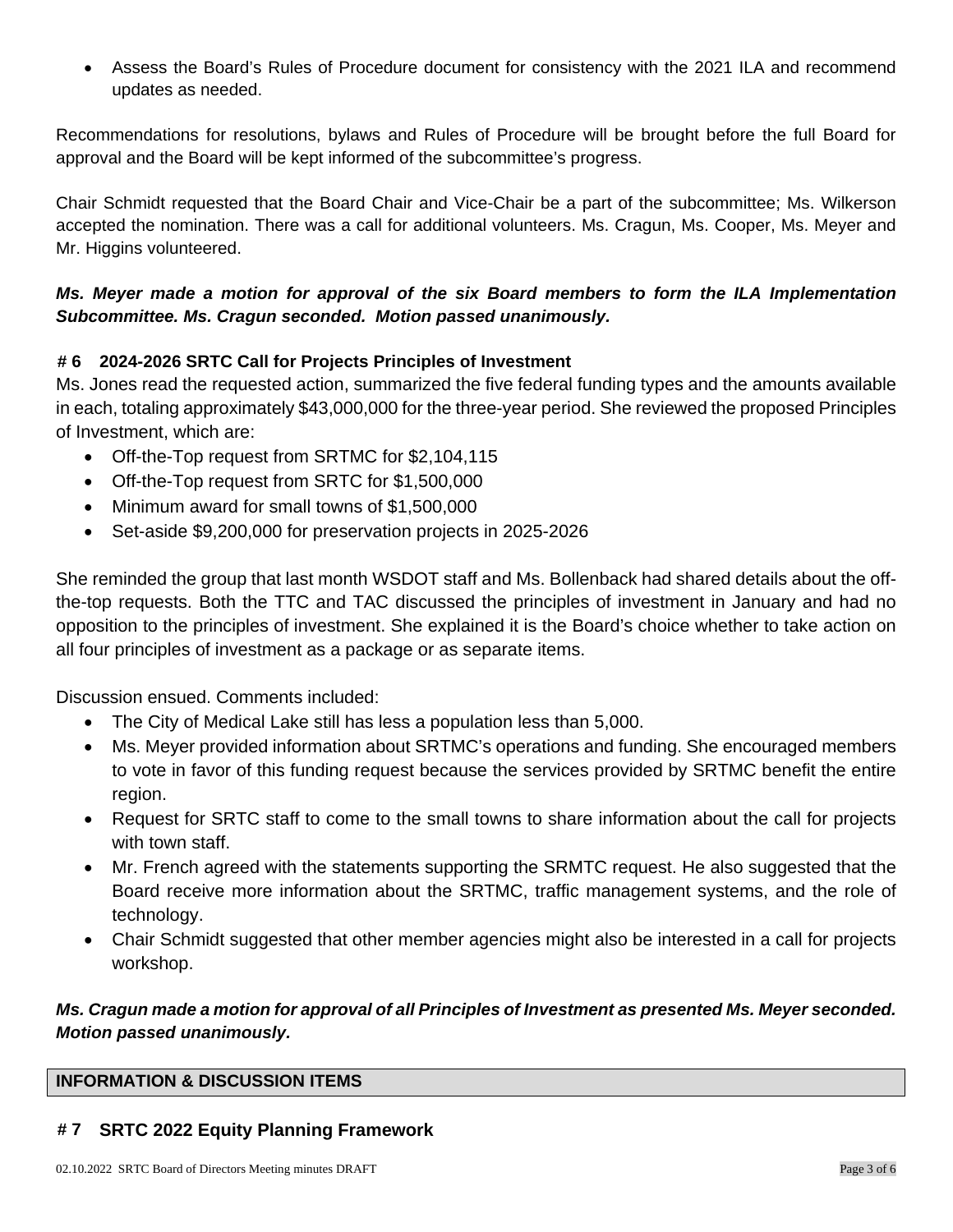Mr. Redlinger explained the purposes of developing an equity planning framework at this time, outlined the draft goals/timelines, and next steps in the process, which include the formation of an Equity Work Group consisting of volunteers from the TTC and TAC. He said this group will formulate recommendations for the Board regarding equity policy, project evaluation data needs and outreach, as well as receive presentations from guest speakers from the community.

The Board was asked to respond to a live poll to share their opinions for ranking most important purposes for pursuing an equity planning framework. Ms. Fukai asked why Board members were not asked to participate in the Equity Work Group. Mr. Redlinger responded that involvement by Board members would be very welcome and invited anyone interested to let him know; Ms. Fukai said she would like to take part.

# **# 8 2022 Transportation Discussion Series: Quality of Life**

Mr. Lien explained the purpose of this discussion series is to improve the assessment of the transportation system needs to assist in making smart investments. Many people define Quality of Life in terms of local amenities and the multimodal transportation system is what connects the region together.

In the long-range transportation plan, quality of life is described in terms of a balanced transportation system and a system that is truly multimodal with safe and convenient access for all users. He shared data about trail network usage and STA ridership.

Mr. Lien stated that diversity of transportation choice is very important for system resiliency; the goal is to create a create a transportation system that is complementary with a focus on connectivity/access, public health (air quality, active transportation), equity, and cost. He spoke about ways in which the long-range plan currently enhances transportation choices.

Indicators or measurement of quality of life consist of metrics such as miles of facility type, network density, level of traffic stress for cyclists, proximity to bus stops, etc. Mr. Lien asked the group to discuss how to measure success for projects and are there other metrics that should be considered.

Comments included:

- Quality of Life discussions should contain a public engagement component.
- Gaps in the trail system is an issue. Suggested development of a metric to evaluate the level of completeness or connectivity of the trail system.
- Community engagement about transportation needs for quality of life goes hand in hand with the equity conversation.
- Multimodal conversations are where transportation discussions have the most meaning.
- Transportation system safety ties in tremendously with quality of life.
- Quality of life discussions might need a special lens for looking at the transportation needs of older people.
- Need to consider trails in rural areas as well and regional connectivity. Recognize there are public health benefits.

# **# 9 DivisionConnects Update**

Mr. Lien provided an overview of the background and structure of the study, which was launched in 2020, noting it is in the final stages now. Phase I was completed and was accepted by the SRTC and STA Boards in spring 2021 and Phase 2 kicked off in summer 2021.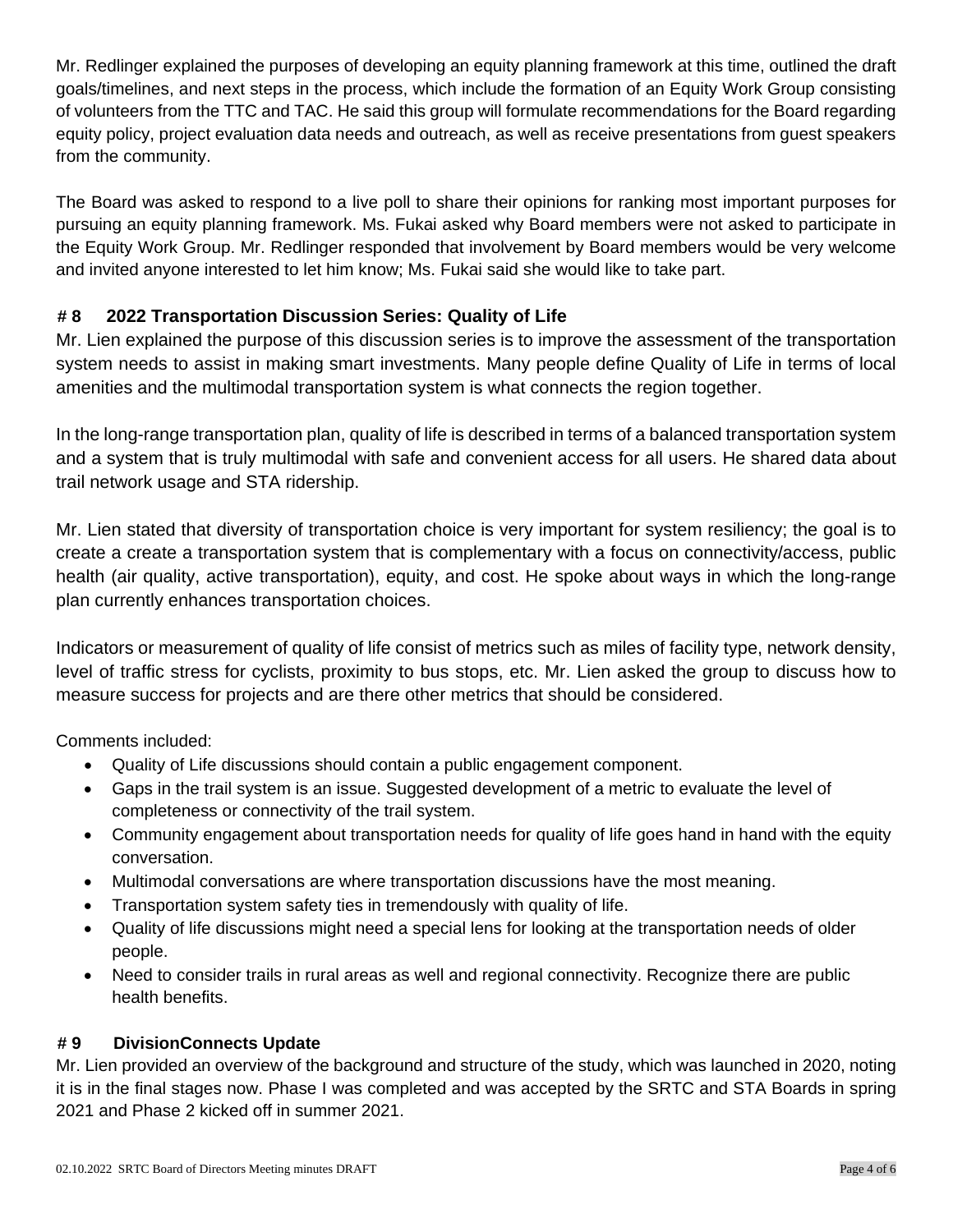He shared details about the scope of work for Phase 2 which consists of land use planning, active transportation planning, a framework for active transportation project identification, and continued public engagement. Mr. Lien outlined next steps and the project schedule. Final plans are scheduled for completion in May. There were no questions or discussion.

## **# 10 Transportation Performance Measures: Safety Targets**

Mr. Ulrich spoke about the Highway Safety Improvement Program established in 2005, which is continued under the recently approved federal infrastructure bill, to create a strategic approach using transportation system information to make investments and policy decision to achieve performance goals in five safety performance target areas. MPO's must either agree to support the State DOT targets or establish their own.

WSDOT's targets are 5-year rolling averages of:

- 1. Number of fatalities
- 2. Rate of fatalities per 100M of vehicle miles traveled
- 3. Number of serious injuries
- 4. Rate of serious injuries per 100M of vehicle miles traveled
- 5. Number of non-motorized fatalities and non-motorized serious injuries

He presented data about the 5-year average of those metrics for Spokane County. The Board must decide at the next meeting whether to (1) agree to support WSDOT's targets or (2) commit to a quantifiable HSIP target for the metropolitan planning area. The last time this issue was brought before the Board in May 2019, the Board approved a resolution agreeing to plan and program projects that support the WSDOT targets.

Member comments included;

- Ms. Fukai asked how agreeing to support the state targets intersect with other project priorities, which may not necessarily align with those safety measures? Mr. Ulrich stated that agreeing to support the State targets does not bind SRTC to any type of quantifiable target, unlike the second option.
- Mr. French recalled that when this topic was discussed in 2019, it was agreed that the option to support state targets was less burdensome on the agency than creating our own. Mr. Ulrich confirmed that there are a variety of additional reporting requirements that come with setting our own targets.
- Ms. Wilkerson asked what type of data or process SRTC would have to go through to set our own targets. Mr. Ulrich explained the policy choices the Board would have to make regarding the target number for fatalities, serious injuries and non-motorist fatalities and injuries. He spoke about the challenges in tracking the rates of fatalities and injuries per number of vehicle miles traveled.

## **# 11 Critical Urban and Rural Freight Corridors**

Mr. Fletcher provided an overview of the update to the Critical Urban Freight Corridor/Critical Rural Freight Corridors (CUFC/CRFC) being led by WSDOT's Rail, Freight and Ports Division. He described the "project first" approach being utilized and WSDOT's project scoring criteria, which are tied to state transportation policy goals. He spoke about how CUFC/CRFC routes are part of the National Highway Freight network and the amount of funding available to improve freight performance.

Mr. Fletcher explained how staff worked with local agencies to develop a list of candidate regional priority freight projects for NHFP funding consideration, based upon projects in Horizon 2045 and the Unified List of Regional Transportation Priorities. He shared a map of where these candidate projects fall along the regional freight priority network. He shared the list of candidate projects and their likely competitiveness based on WSDOT's scoring criteria.